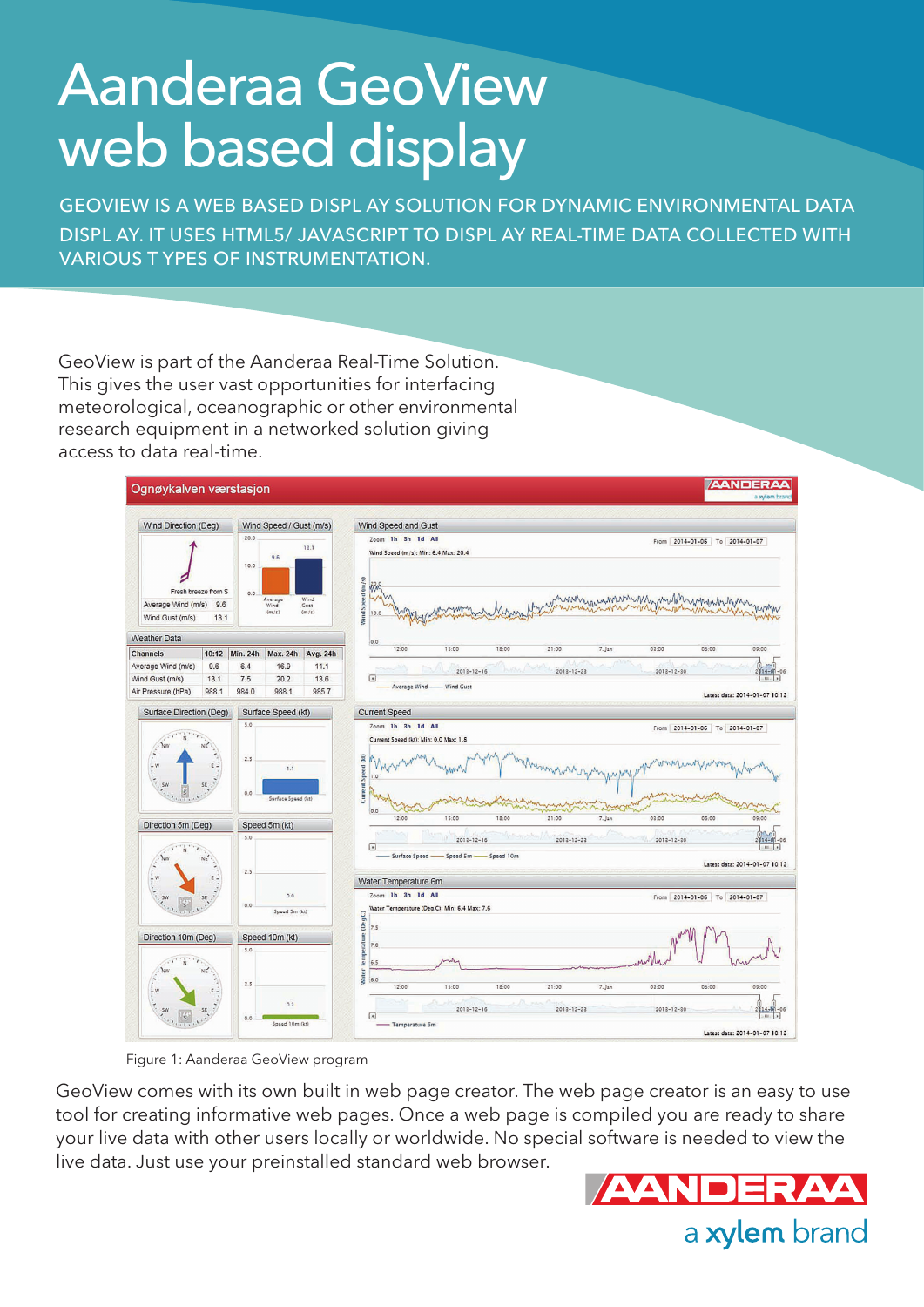

**GeoView** Web based Smart phone/Ipad compatible Customized display

Figure 2: Compatible with iPhone and iPad

GeoView uses an underlying SQL database which contains the collected environmental data. The database can either reside on the computer which runs the display program, or it can run on another computer or a server on the local network. As shown in figure 2, the Real-Time collector typically receives data from various instruments either by direct cable connection, by radio modem, GPRS or other. Data is then fed to the SQL database and displayed instantly in the Aanderaa GeoView display program.

#### Functionality

GeoView has the following functionality:

- 1. Web based application showing real-time data in a standard browser
- 2. Data is dynamically updated as it is received
- 3. HTML5 / JavaScript graphics with line-graphs, bar-charts, wind speed indicator, compassrose, and data tables which is configured to show data from any environmental data source available in the GeoView database
- 4. Display of both real-time and historical data in graphs
- 5. Online zoom functionality on timescale to study a subset of the data for a certain parameter
- 6. Statistical analysis of data: average, maximum, minimum, sum, standard deviation, and average over selectable intervals
- 7. Possible to show data from multiple stations in the same web page
- 8. Password protected data export utility for exporting data from database to text files
- 9. Web pages can be password protected

### Installation

A CD with complete software and documentation are included in the package. Installation manuals will guide you through the installation. In addition to GeoView software the CD contains the free SQL Express database from Microsoft. This limits the number of simultaneous users of GeoView to 4 and the amount of data in the database to 2 GB.

### Advanced installation

If numbers of users are more than 4 computers at the same time it is recommended to use Windows Server with SQL full version. In this case the number of simultaneous viewers on one page is not limited. The size of the SQL database is limited only by physical storage space on the computer.